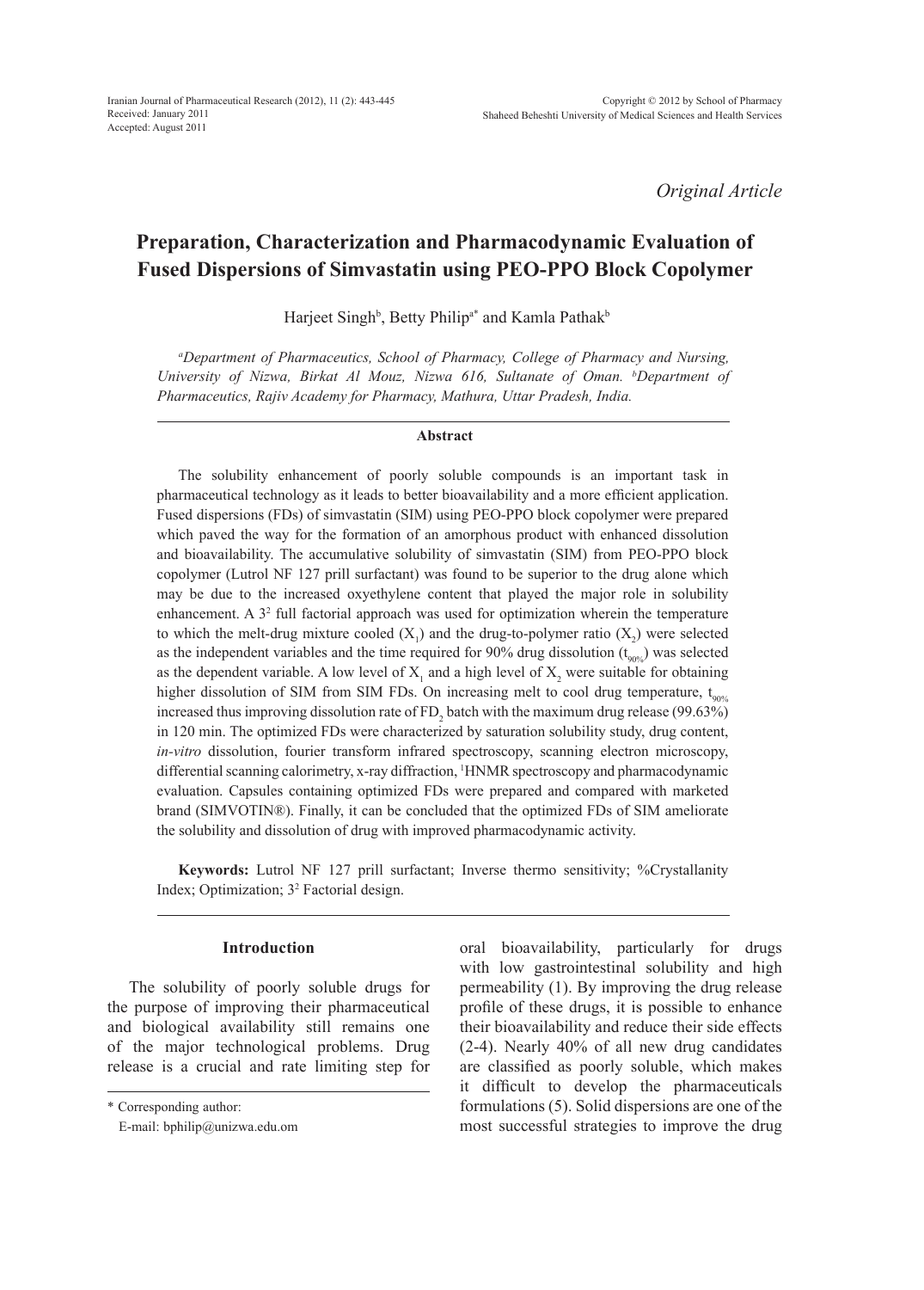release of poorly soluble drugs (6, 7). These can be defined as the molecular mixtures of poorly water-soluble drugs in hydrophilic carriers, which present a drug release profile that is driven by the polymer properties (8).

Simvastatin (SIM) is cholesterol lowering agent and widely used to treat the hypercholesterolemia. It is practically insoluble in water. Such drugs often show dissolution after the oral administration as the rate-limiting step for their *in-vivo* absorption and the appearance of pharmacological effect. Therefore, improvements in solubility and/or dissolution rate of poorly water-soluble drugs may lead to the enhancement of their bioavailability (9, 10).

PEO-PPO block copolymers (Lutrol NF 127 prill surfactant) are often considered as "functional excipients" since they are essential components and play an important role in a formulation. They are extensively used to increase the solubility and to improve the bioavailability of poorly water-soluble drugs (11). The polyoxyethylene segment of Lutrol NF 127 prill surfactant is relatively hydrophilic, while the polyoxypropylene segment is relatively hydrophobic. The Lutrol NF 127 prill surfactant is applied in a growing trend in the formulation of dosage forms owing to their low toxicity and ability to form a clear solution or gel in aqueous media and have consequently solubilized many water-insoluble compounds essentially by the formation of micelles (12).

In the present study, fused dispersions of simvastatin (SIM) with hydrophilic carrier Lutrol NF 127 prill surfactant were prepared and a 32 full factorial design approach was used for the optimization of process variables. The aim of the present work was to study the joint influence of the independent variables (viz. temperature) to which the melt-drug mixture cooled  $(X_1)$ , and the drug to- polymer ratio  $(X_2)$  on the dependent variable of  $t_{90\%}$  (time required for 90% drug dissolution) in fused dispersions. The physical mixture (PM) was prepared in equimolar ratio and used for characterization. Physicochemical characterization was performed to evaluate the occurrence of chemical interaction between the drug and carrier. In addition, the improvement in rate and extent of *in-vitro* drug release from FD's was justified by the pharmacodynamic

evaluation study in rats.

## **Experimental**

Simvastatin USP was generously donated by Krebs Biochemical's and Industries Pvt Ltd.

(Hyderabad, India), Lutrol NF 127 prill surfactant (BASF,U.S.A), Polyvinyl pyrrolidone K29/32 (Acros organics, U.S.A) and Glyceryl monostearate LR were supplied by CDH Ltd (New Delhi, India). All other chemicals and solvents were of analytical grade. Double distilled water was used throughout the studies.

## *Preparation of fused dispersions*

The dispersions of drug and carrier were prepared by the fusion method. Carrier was heated at a temperature of  $55^{\circ}$ C  $\pm$  0.5°C using a thermostatically controlled water bath. The drug in a 1:2, 1:4 and 1:6 the drug to polymer ratio was dispersed in the molten carrier. The resulting mixture was immediately cooled to 10°C, 20°C and/or 30°C using an ice-water mixture (according to the factorial design Table 1) and maintained at the specified temperature for 2 h. The solidified mass was then removed from the ice-water mixture and allowed to attain the room temperature. It was stored at the room temperature for 24 h and then pulverized using a glass mortar pestle. The pulverized mass was sifted through a # 40 sieve, weighed, and transferred to amber the colored glass vials for storage and the yield was determined using the following formula:

$$
Yield = (a / b + c) \times 100
$$

Here, a is the weight of the fused dispersion sifted through a  $# 40$  sieve, b is the weight of drug taken for fused dispersion preparation, and c is the weight of carrier taken for fused dispersion (13).

## *Experimental design*

A 3<sup>2</sup> full factorial design (Tables 2 and 3) was employed to systematically study the joint influence of the independent variables' effect, temperature at which the melt-drug mixture cooled  $(X_1)$ , and the drug-to-carrier ratio  $(X_2)$ on the dependent variable  $t_{90\%}$  (time required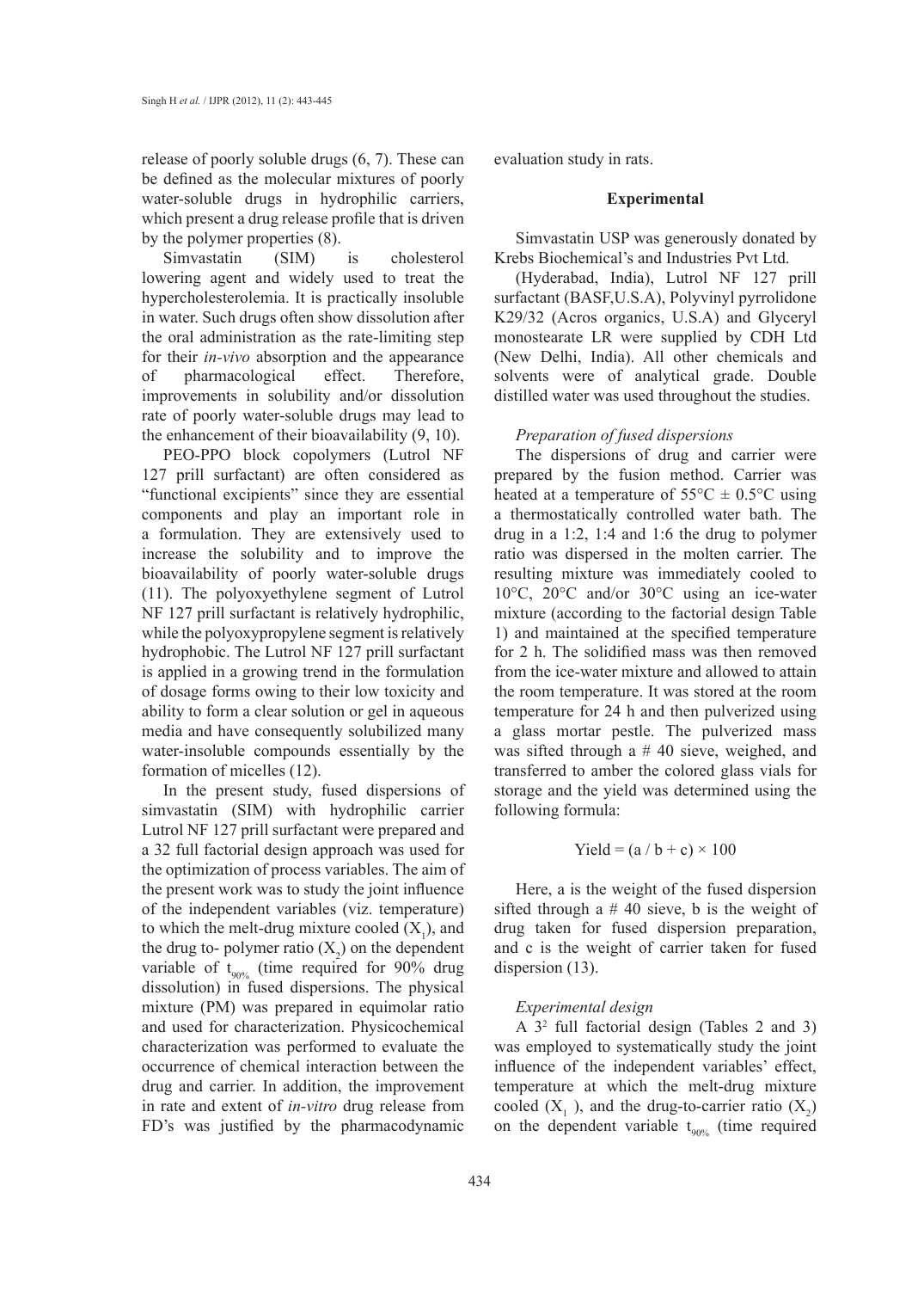|                         | Variables' level in coded form |                  |                  |        |  |
|-------------------------|--------------------------------|------------------|------------------|--------|--|
| <b>Batch code</b>       | $\mathbf{X}_{i}$               | $\mathbf{X}_{2}$ | $t_{.90\%}$ ± SD | %Yield |  |
| FD <sub>1</sub>         | 10                             | 10:20            | $62.21 \pm 0.36$ | 91.6   |  |
| FD <sub>2</sub>         | 10                             | 10:40            | $30.58 \pm 0.10$ | 97.5   |  |
| FD <sub>3</sub>         | 10                             | 10:60            | $21.17 \pm 0.64$ | 94.1   |  |
| FD <sub>4</sub>         | 20                             | 10:20            | $63.98 \pm 0.35$ | 82.5   |  |
| FD <sub>5</sub>         | 20                             | 10:40            | $47.21 \pm 0.58$ | 86.5   |  |
| FD <sub>6</sub>         | 20                             | 10:60            | $32.26 \pm 0.65$ | 90.4   |  |
| $FD_{7}$                | 30                             | 10:20            | $90.65 \pm 0.34$ | 73.3   |  |
| FD <sub>8</sub>         | 30                             | 10:40            | $78.85 \pm 0.56$ | 90.0   |  |
| $FD_{0}$                | 30                             | 10:60            | $65.53 \pm 0.65$ | 93.3   |  |
| $FD_{10}$ (Check-point) | 15                             | 10:30            | $28.31 \pm 0.31$ | 89.1   |  |
| $FD_{11}$ (Check-point) | 25                             | 10:50            | $57.67 \pm 0.46$ | 91.6   |  |

**Table 1.** Composition of 32 factorial design.

\*All values are expressed as  $t_{90\%}$   $\pm$  SD, n = 3.

| <b>Coded values</b> | <b>Actual Values</b> |     |  |
|---------------------|----------------------|-----|--|
|                     | Х.                   | X,  |  |
| - 1                 | 10                   | 1:2 |  |
| $\Omega$            | 20                   | 1:4 |  |
| $+1$                | 30                   | 1:6 |  |
| $-0.5$              | 15                   | 1:3 |  |
| $+0.5$              | 25                   | 1:5 |  |

Here,  $X_1$  = melt to cool temperature,  $X_2$  = Drug-tocarrier ratio,  $t_{90\%}$  = Time required for 90% of drug dissolution.

for 90% drug dissolution). In this design, two factors were evaluated, each at three levels, and experimental trials were performed for all nine possible combinations. A statistical model incorporating interactive and polynomial terms was used to evaluate the response (14).

$$
Y = b_0 + b_1 X_1 + b_2 X_2 + b_{12} X_1 X_2 + b_{11} X_{12} + b_{22} X_{22}
$$

Here, Y is the dependent variable,  $b_0$  is the arithmetic mean response of the nine runs and  $b<sub>1</sub>$ is the estimated coefficient for the  $X_1$  factor. The main effects  $(X_1$  and  $X_2)$  represent the average result of changing one factor at a time from its low to high value. The interaction terms  $(X_1X_2)$ show how the response changes when 2 factors are simultaneously changed. The polynomial terms  $(X_{12}$  and  $X_{22})$  are included to investigate the nonlinearity. The composition of the factorial design batches  $(FD_1$  to  $FD_9$ ) are shown in Table 1.

## *In-vitro dissolution studies*

*In-vitro* dissolution of fused dispersions and PM were performed using USP XXIV Apparatus I in 900 mL of phosphate buffer ( $pH = 6.8$ ) at an agitation rate of 100 rpm. The temperature of medium was maintained at  $37 \pm 0.5$ °C. Ten mg of drug or its equivalent weight of the prepared solid system was taken and analyzed for the dissolution. A 5.0 mL sample was withdrawn at specific time-points over a 2 h period and equal volume of fresh dissolution medium was used to maintain a constant volume. The aliquot samples were filtered and the drug concentration was determined through the ultraviolet method at 239 nm. The dissolution experiments were conducted in triplicate.

## *FT-IR studies*

The FT-IR spectra of the pure drug, physical mixture, carrier and formulation FD<sub>2</sub> were recorded with the shimadzu FTIR-8400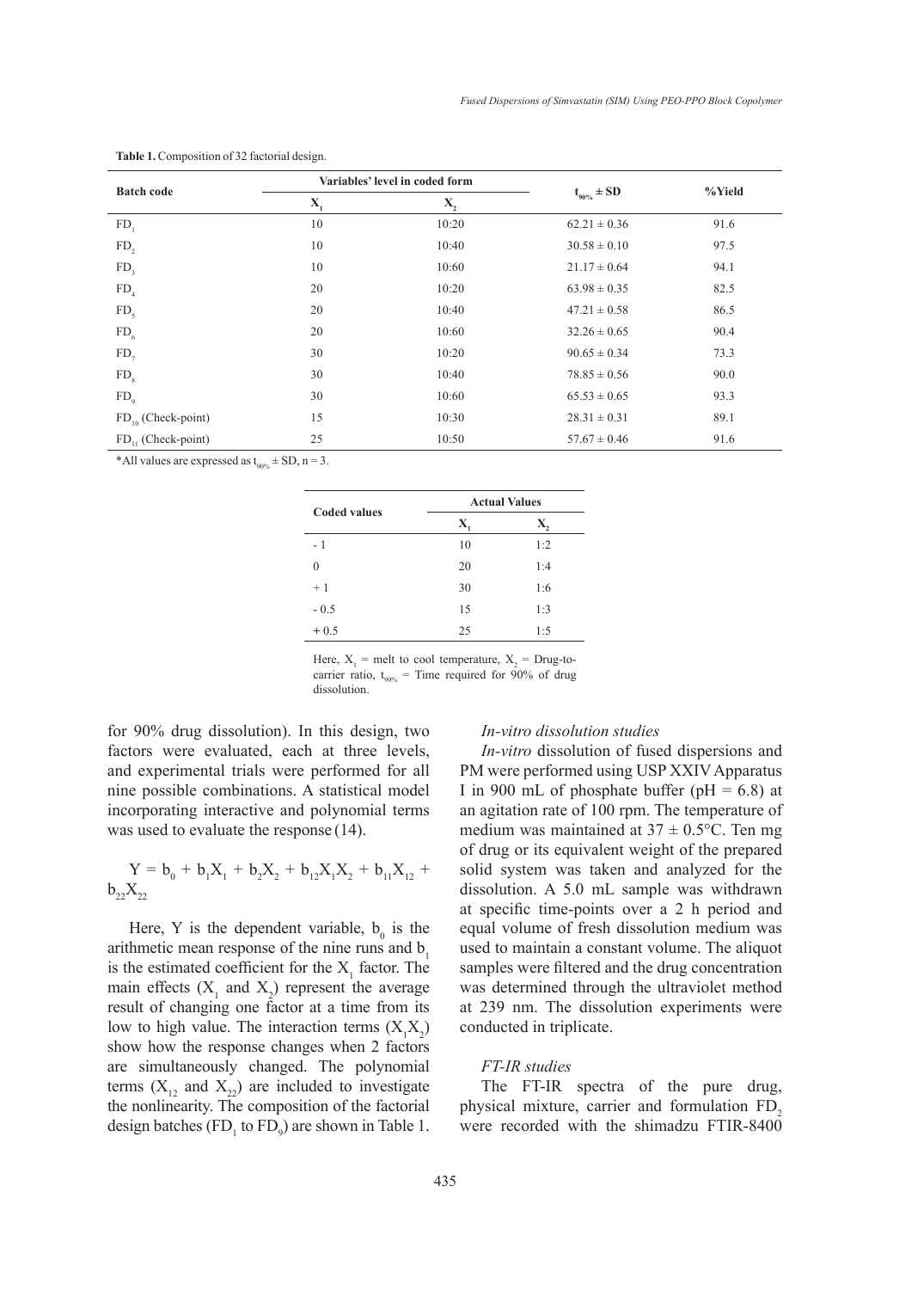| Response $t_{90\%}$ | ᄢ              |       | IJ.      | $v_{11}$ | v.  | $\boldsymbol{M}_{12}$    |
|---------------------|----------------|-------|----------|----------|-----|--------------------------|
| Full model (FM)     | $44.7^{\circ}$ | 18.45 | $-18.87$ |          |     | 1.76                     |
| Reduced model (RM)  | $44.7^{\circ}$ | 18.45 | $-18.87$ |          | 721 | $\overline{\phantom{a}}$ |

indicates  $b_{12}$  term is omitted in reduced model.

spectrometer (Shimadzu, Japan). The samples were prepared through the potassium bromide disc method and scanned for the absorbance of  $4000-400$  cm<sup>-1</sup>.

#### *Differential scanning calorimetry (DSC)*

Thermograms of pure drug, physical mixture, carrier and formulation  $(FD_2)$  were recorded on a Perkin–Elmer (Pyris Diamond) model differential scanning calorimeter. About 10 mg of samples were sealed in aluminum pans and heated at a rate of 10°C/min from 30 to 300°C under the nitrogen atmosphere flow rate of 20 mL/min.

## *X-Ray powder diffractometry (XRD)*

Powder X-ray diffraction patterns of pure drug, physical mixture, carrier and formulations  $(FD_2, FD_5$  and  $FD_8$ ) were recorded with a D-8 Advance SRD-BRUKER (Germany) using a copper target, voltage of 40 kV and current of 30 mA, at a scanning speed of 5°C/min. Percentage Crystallanity index (C.I.) was calculated through the following Equation:

%Crystallanity index =  $I_{020}$  -  $I_{am}/ I_{020} \times 100$ Equation (1)

Where,  $I_{020}$  is intensity at 20°;  $I_{am}$  is the lowest when  $2\theta$  is near the  $8^\circ$ .

#### *Scanning electron microscopy (SEM)*

The surface morphology of pure drug, physical mixture, carrier and formulations  $(FD_2)$ ,  $FD<sub>5</sub>$  and  $FD<sub>8</sub>$ ) were examined using Scanning Electron Microscope (LEO 435 VP, UK). The samples were fixed on a brass stub using doublesided tape and then gold coated in vacuum through a sputter coater. The pictures were then taken at an excitation voltage of 15 k.

## *1 HNMR spectroscopy*

To determine the nature of proton or protonated group in the pure drug, carrier and

 $FD_2$  formulation, the <sup>1</sup>HNMR spectrum in DMSO were recorded on Bruker Advance II (DRX-400, Japan), FT-NMR spectrometer, 300 MHz, using TMS as internal standard, chemical shift  $(\delta)$  were recorded in ppm.

#### *Pharmacodynamic evaluation*

The hypolipidemic activity of FD was determined in comparison with pure simvastatin in healthy albino rats of either sex or weighing between 150-200 g. The animals were procured from animal house, Rajiv Academy for Pharmacy, Mathura, India. General and environmental conditions were strictly monitored. Animal handling routines were performed according to the Good Laboratory Practice. Animals had free access to food and water ad libitum. The animal experimentation was approved by the Institutional Animal Ethics Committee of Rajiv Academy for Pharmacy, Mathura, India (Registration No.882/ac/05/CPCSEA).

The animals were divided into three groups of Control, Reference and Test, each of which consisted of 4 animals and the treatment was given for 14 days. Each group daily received 1 mL of coconut oil orally by oral feeding needle. Reference and test groups additionally received aqueous suspensions of pure drug and  $FD_2$  respectively (equivalent to 10 mg/Kg body weight), prepared using 2% w/v carboxymethyl cellulose (CMC) as a suspending agent. Blood samples were collected through retro orbital puncture or from tail vein initially, after 7 and 14 days. Samples were analyzed for total cholesterol, triglycerides (TG), low density lipoproteins (LDL), very low density lipoproteins (VLDL) and high density lipoproteins (HDL) cholesterol levels by *in-vitro* diagnostic kit (RECKON BIOMEDICAL PVT.LTD). Statistical analysis was done for the determination of differences in lipid profiles of treatment and control groups by unpaired t-test and  $p < 0.05$  was taken as significant.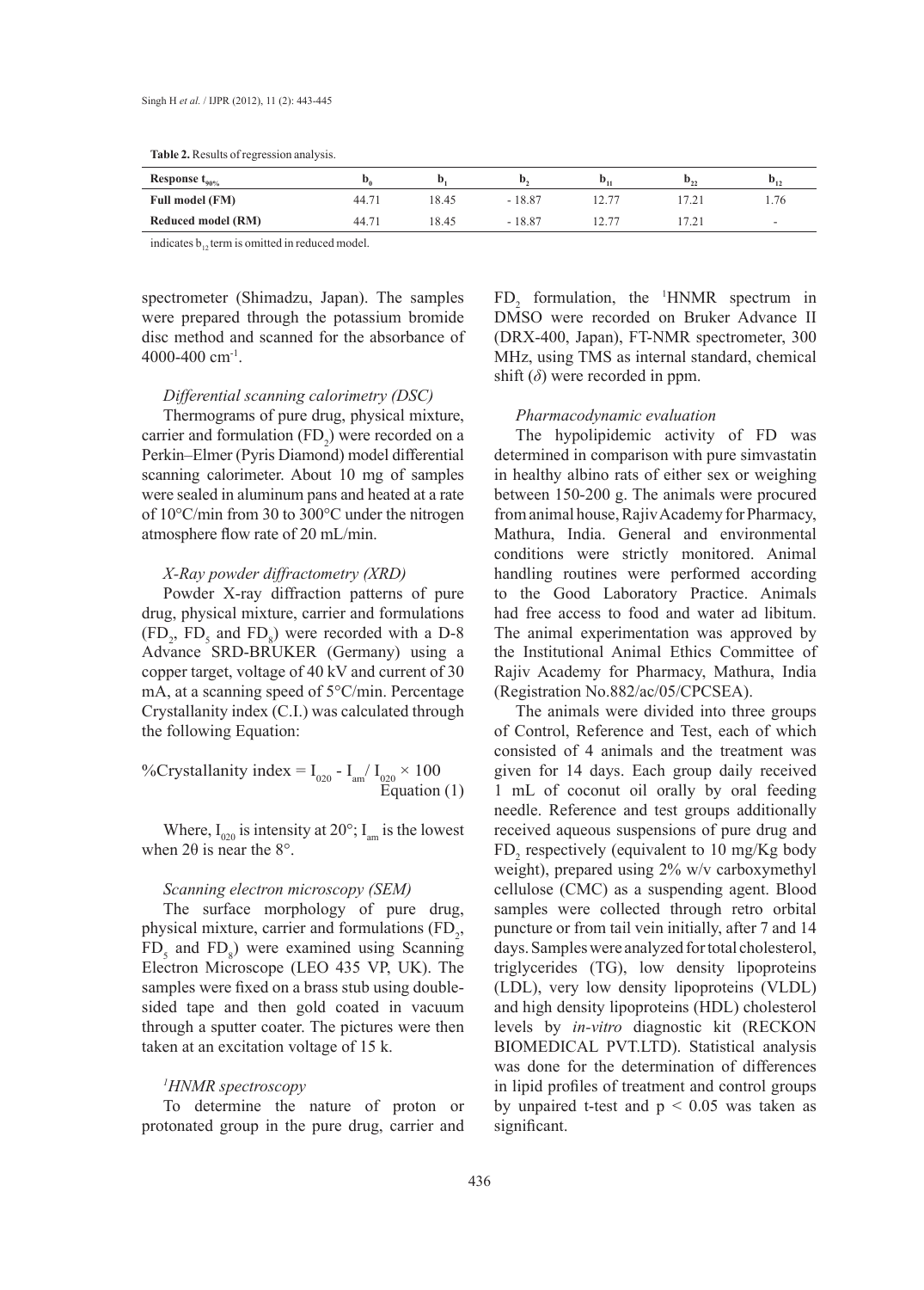| Group             | Time (in days) | $HDL$ (mg/dL) <sup>*</sup> | $LDL$ (mg/dL) <sup>*</sup> | $TG$ (mg/dL)*    | $TC$ (mg/dL)*   | VLDL $(mg/dL)^*$ |
|-------------------|----------------|----------------------------|----------------------------|------------------|-----------------|------------------|
| Control group     | $\mathbf{0}$   | $22.3 \pm 2.66$            | $26.7 \pm 1.32$            | $72.8 \pm 3.67$  | $51.4 \pm 2.95$ | $15.3 \pm 1.17$  |
|                   | 7              | $41.4 \pm 3.02$            | $36.3 \pm 1.96$            | $146.3 \pm 2.96$ | $72.8 \pm 2.36$ | $20.5 \pm 1.23$  |
|                   | 14             | $46.8 \pm 3.01$            | $49.3 \pm 1.82$            | $189.3 \pm 3.05$ | $89.1 \pm 2.42$ | $23.5 \pm 1.33$  |
| Reference group   | $\mathbf{0}$   | $22.9 \pm 3.12$            | $39.2 \pm 1.29$            | $72.4 \pm 5.90$  | $47.1 \pm 1.25$ | $13.6 \pm 1.12$  |
|                   | 7              | $44.6 \pm 2.85$            | $34.1 \pm 1.19$            | $112.4 \pm 4.32$ | $43.5 \pm 1.16$ | $12.4 \pm 1.09$  |
|                   | 14             | $49.2 \pm 2.74$            | $28.4 \pm 1.20$            | $186.7 \pm 3.87$ | $41.2 \pm 1.48$ | $11.3 \pm 1.21$  |
| <b>Test group</b> | $\Omega$       | $22.2 \pm 2.10$            | $38.6 \pm 1.24$            | $71.6 \pm 3.45$  | $50.1 \pm 4.74$ | $14.3 \pm 1.09$  |
|                   | $\tau$         | $47.3 \pm 1.89$            | $33.1 \pm 1.35$            | $110.7 \pm 2.52$ | $41.4 \pm 4.38$ | $11.2 \pm 1.21$  |
|                   | 14             | $53.2 \pm 1.76$            | $20.1 \pm 1.48$            | $134.6 \pm 2.43$ | $40.7 \pm 4.16$ | $9.9 \pm 1.24$   |

**Table 3.** Serum lipid profiles of various experimental groups at different time intervals.

\*Mean  $\pm$  SD, n = 3, p < 0.05.

#### **Results and Discussion**

#### *In-vitro dissolution studies*

The dissolution profile of pure simvastatin was extremely low, with only 21.04% of drug release during 120 min of dissolution run in phosphate buffer ( $pH = 6.8$ ), which might be attributed to the floating of the drug on the surface of dissolution medium (15). Fused dispersions of simvastatin showed enhancement of drug dissolution due to the conversion of simvastatin into a less crystalline and/or amorphous form. The improved dissolution rate was observed in all the prepared system and maximum release was seen in  $FD_2$  batch (99.63% in 120 min) prepared by the fusion method as shown in Figure 1. PMs presented slight improvement in drug release which could be attributed to the improved wettability of drug particles by the presence of hydrophilic amorphous carrier as shown in Figure 2. The model dependent parameter  $t_{90\%}$  obtained from the cumulative percentage drug released is shown in Table 1. The  $t_{.90\%}$  for all the nine batches  $(FD_1$  to  $FD_9$ ) displayed a wide variation from 90.65 to 21.17 min. The data clearly indicates that  $X_1$  and  $X_2$  strongly influence the  $t_{90\%}$ . From the data, it was observed that on increasing melt to cool drug temperature,  $t_{90%}$  was increased. As the temperature was decreased, the amount of dissolved drug was increased, which may be attributed to a higher energy state of drug particles at low temperature, resulting in a more amorphous form. The superior solubility of drug at low temperatures can further be attributed to the inverse thermosensitivity of Lutrol NF 127 prill

surfactant which is soluble at low temperature (but gels are soluble at higher temperature). The increased dissolution rate and bioavailability for fused dispersions (FDs) of simvastatin (SIM) using PEO-PPO block copolymer may also be attributed to the increased oxyethylene content which played a major role in the solubility enhancement. This concept is further discussed in XRD studies.

#### *Validation of experimental design*

Preliminary investigations of the process parameters revealed that  $X_1$  and  $X_2$  factors highly influenced the rate of *in-vitro* dissolution and hence, were used for the further systematic studies. As stated in the previous section,  $X_1$ and  $X_2$  strongly influence the  $t_{90\%}$ . A polynomial equation was constructed that it would relate the effect of individual factor and the interactions between the factors through coefficients in the polynomial equation generally calculated for a response (in this case,  $t_{90\%}$ ).

 $Y = 44.71 + 18.45$   $X_1 - 18.87X_2 + 1.76X_1X_2 +$  $12.77 X_{12} + 17.31 X_{22}$ 

The transformed Equation was:

 $Y = 44.71 + 18.45X_1 - 18.87X_2 + 12.77X_{12} +$  $17.31X_{22}$ 

The fitted polynomial equations (full and reduced model) relating the response  $t_{90\%}$  to the transformed factors are shown in Table 2. The polynomial equations can be used to draw the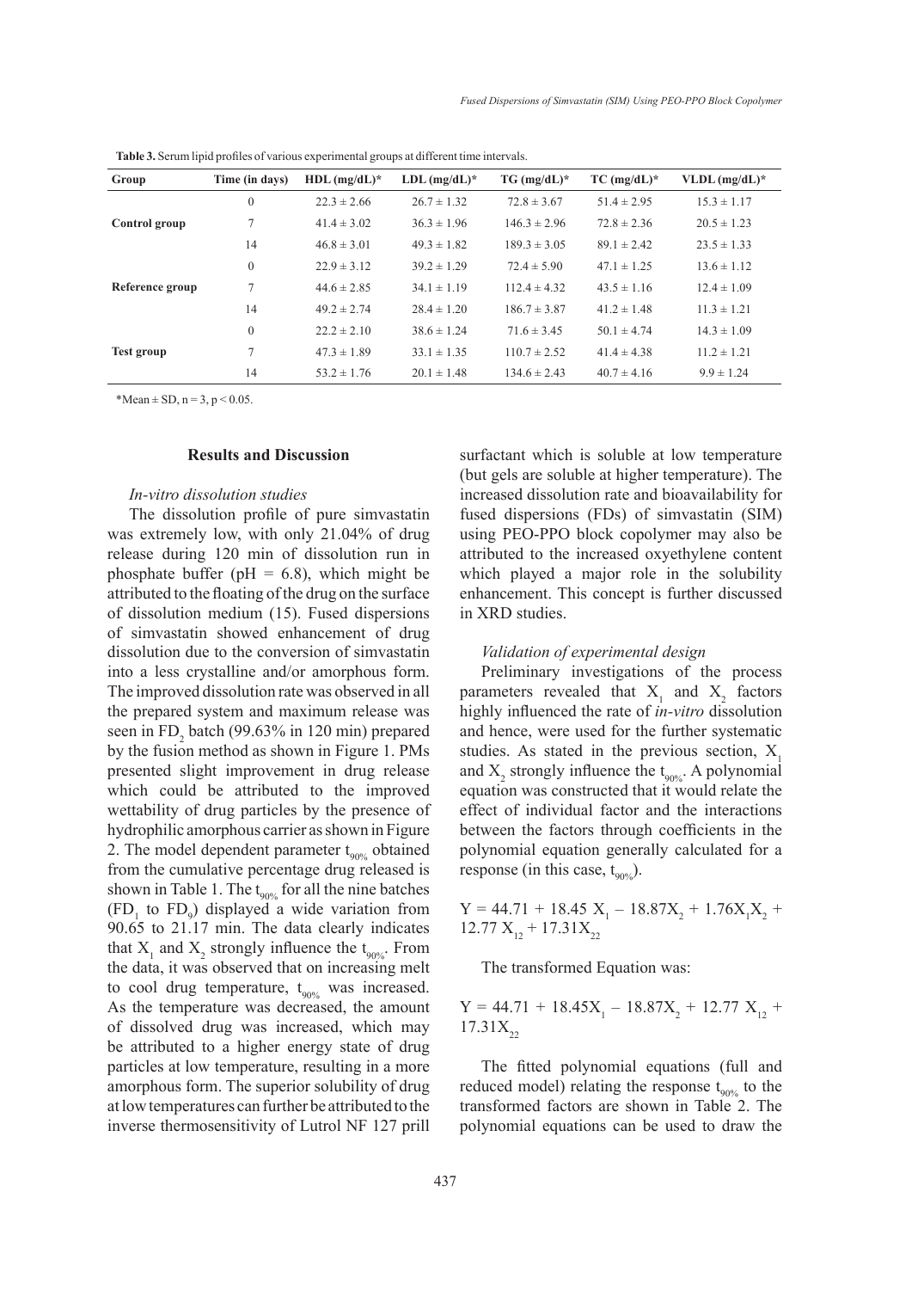

**Figure 1.** Comparative *in-vitro* dissolution profile of pure drug and different formulations in phosphate buffer (pH = 6.8).

conclusions after considering the magnitude of coefficient and the mathematical sign it carries (positive or negative). The significance level of coefficient  $b_{12}$  was found to be  $p = 0.3765$ and hence it was omitted from the full model equation to generate the reduced model equation. Table 2 shows the results of regression analysis. The coefficients  $b_1$ ,  $b_2$ ,  $b_{11}$ , and  $b_{22}$  were found to be significant at  $p < 0.05$  and thus, were retained in the reduced model. Multiple linear regression analysis (Table 2) revealed that coefficient  $b_1$ is positive and  $b_2$  is negative. This indicates that on increasing  $X_1$ ,  $t_{90\%}$  is increased. It was observed that by decreasing the temperature, the amount of dissolved drug is increased, which may be attributed to a higher energy state of drug particles at low temperature, resulting in a more amorphous form. The released studies of batches with increasing concentration of Lutrol NF 127 prill surfactant  $(X_2)$  revealed that as the concentration of Lutrol NF 127 prill surfactant is increased,  $t_{90\%}$  is decreased (Table 2). This could be due to the fact that simvastatin may exist in the fused dispersion in two different forms, namely crystalline and amorphous. The rate of drug dissolution from the fused dispersion depends on the proportion of two forms, which inturn depends on the proportion of Lutrol NF 127 prill in the fused dispersion. As the weight fraction of Lutrol NF 127 prill is increased, the proportion of the amorphous form of simvastatin may be increased, which

inturn results in the enhancement of simvastatin dissolution (16). Check-point batches  $FD_{10}$  and  $FD_{11}$  were prepared at  $X_1 = -0.5$  and  $+0.5$  and  $X_2$  = + 0.5 and - 0.5 levels, respectively (Table 1). Yates algorithm was used for the calculation of predicted response ( $Y_{90\%}$ ). The theoretical t<sub>90%</sub> of batches  $FD_{10}$  and  $FD_{11}$  were 26.39 and 58.46 min, respectively. The experimental values are 28.31 and 57.67 min (Table 1), which are in good agreement with the theoretical values. Formulations  $FD_2$  and  $FD_3$  that exhibited the least  $t_{90\%}$  values, were analyzed for the selection of optimized formulation. The  $t_{90\%}$  of both these batches were almost similar (Table 1) and exhibited an insignificant difference as confirmed by Student t-test (tcal =  $0.979$ , ttab = 2.78). However, the %yield of  $FD_2$  was higher as compared to  $FD_3$ . This guided the selection of  $FD_2$  as the optimized batch for the dissolution enhancement of simvastatin which was further subjected to the spectral characterization and pharmacodynamic activity.

## *FT-IR studies*

FT-IR studies were done to detect the possible interactions between the SIM and carrier (Lutrol NF 127 prill surfactant) in the fused dispersions leading to the amorphous state of simvastatin shown in Figure 3. The FT-IR spectra of pure simvastatin presented characteristic peak at 3552 cm<sup>-1</sup> and 3749 cm<sup>-1</sup> (O−H stretch vibration), 2960 cm-1 (C−H stretch vibration) and 1730 cm-1, and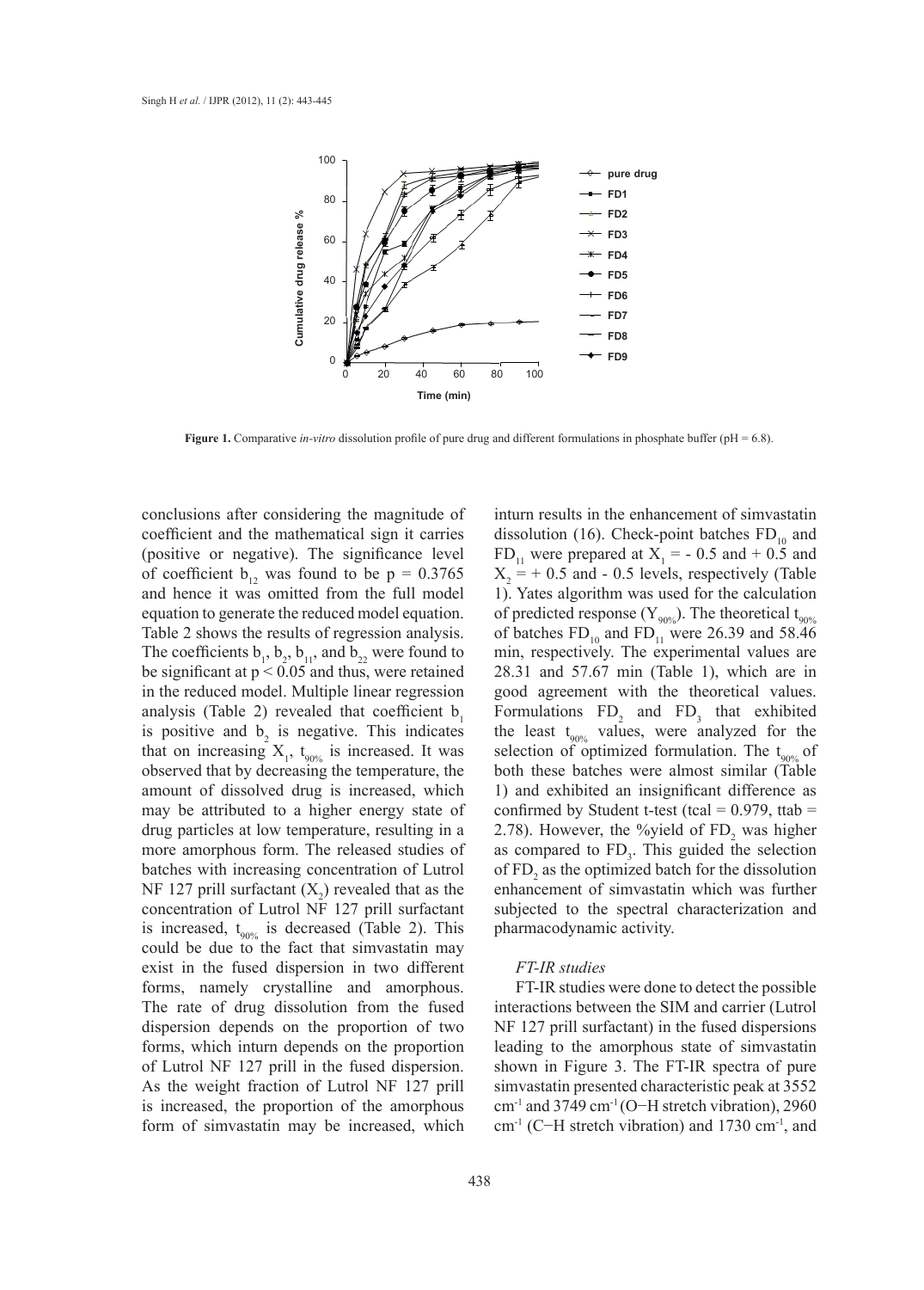

**Figure 2.** Comparative *in-vitro* dissolution profile of pure drug,  $FD_2$  and physical mixtures in phosphate buffer ( $pH = 6.8$ ).

1164 cm<sup>-1</sup> and 1066 cm<sup>-1</sup> (stretch vibration of  $-$ C−O and −C=O carbonyl functional group). The spectrum of Lutrol NF 127 prill surfactant showed important bands at 3634 cm-1 (O−H stretch vibration) that was attributed to the presence of water confirming the broad endotherm detected in DSC experiments and 1282 cm-1 (−C−O stretch vibration). The FT-IR spectra of physical mixture (PM) seemed to be only a summation of drug and carrier. This result suggested that there were no interactions between the drug and carrier in PM and simvastatin maintained its crystallanity as observed in thermal analysis. If the drug and carrier interact, then the functional groups in the FT-IR spectra will show band shifts and broadening compared to the spectra of drug and carrier. Initial characterization of FDs by FT-IR studies indicated band shifts and broadening compared to the spectra of drug and carrier. In the  $FD<sub>2</sub>$  formulation, band shifts observed at 1714 cm $^{-1}$ , 3446 cm<sup>-1</sup> and 3629 cm<sup>-1</sup> and broadening at 1165 cm-1, suggested intermolecular hydrogen bonding via the −C=O group of simvastatin and O−H group of Lutrol NF 127 prill surfactant. Thus, a combination of interaction and decreased mobility of simvastatin during the preparation of fused dispersions may be the cause of stable amorphous form of drug inside the carrier (17).

## *DSC studies*

Supporting evidence for the fused dispersions was also obtained from DSC studies. DSC thermograms elicited significant suppression of carrier endothermic peak in  $FD_2$ , suggesting a homogeneous dissolution of the drug in carrier. From the thermogram, it was seen that a sharp endothermic peak corresponding to the melting point of crystalline pure drug was found at 139°C and for pure carrier at 58°C. The thermogram of the PM was merely a combination of thermogram of pure drug and carrier as shown in Figure 4. The endothermic peak corresponding to melting of pure dug was absent in the DSC thermogram of fused dispersion of  $FD_2$ . It might be due to the presence of the amorphous form of pure drug in the fused dispersion or the dissolution of crystalline simvastatin into the molten carrier (18). DSC thermograms of pure compounds, PM and  $FD_2$  are shown in Figure 4.

## *XRD studies*

One of the most useful parameters for the characterization of a crystalline polymer is its degree of crystallanity (CI). Various methods have been developed for the determination of the crystallanity of polymers, one of which is x-ray diffraction analysis. The XRD pattern of pure drug showed numerous distinctive peaks in the region of 8 to 250 (2θ) (9.32, 10.88, 15.57, 16.51, 17.17, 18.75, 19.32, 22.49) that indicated the crystalline nature of simvastatin. Fused dispersions displayed all the peaks shown via the drug however, intensity of the peaks was markedly reduced with decreased d-spacing. It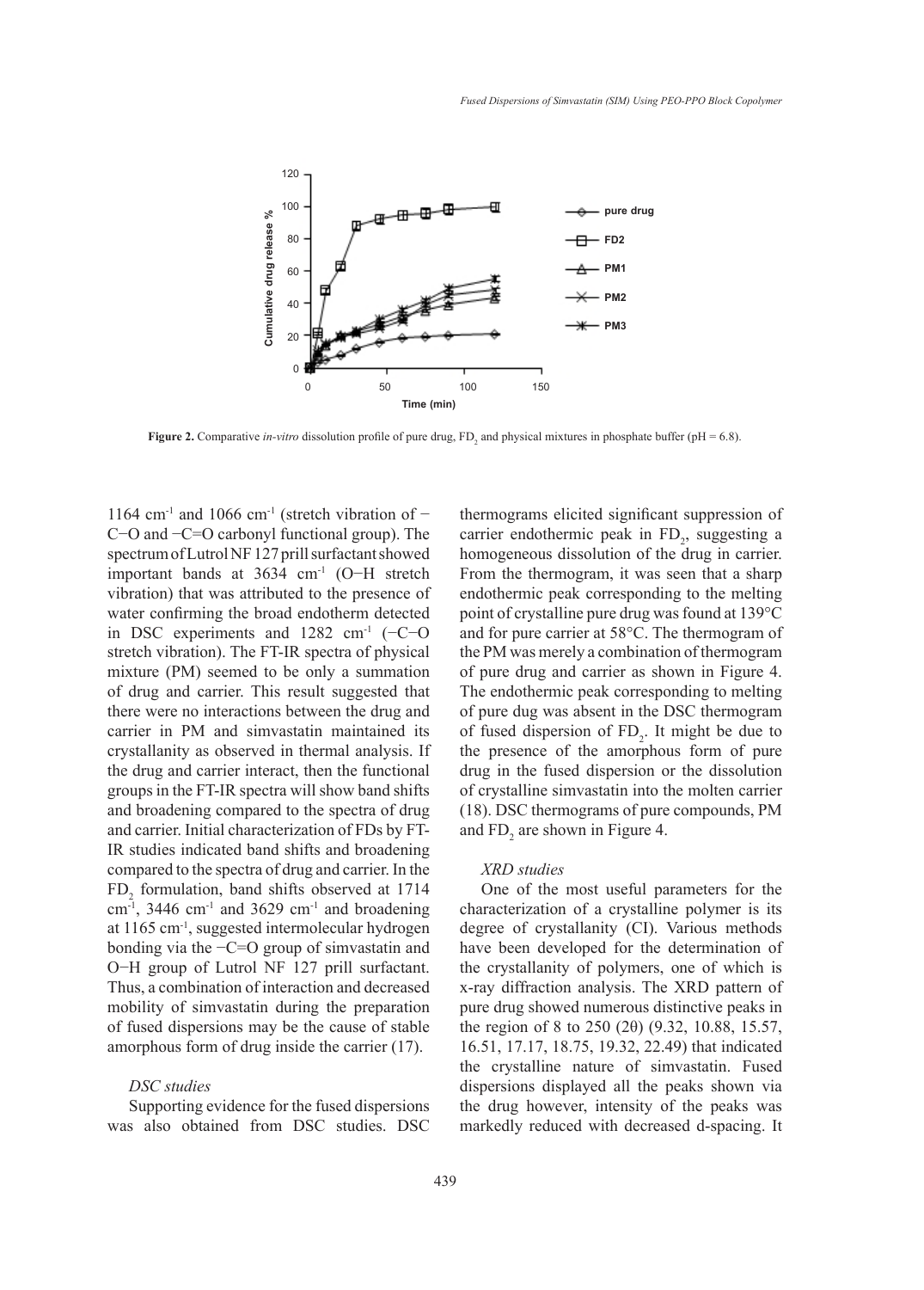

**Figure 3.** FT-IR spectra of (a) Simvastatin, (b) Lutrol NF 127 prill surfactant, (c) Physical mixture, and (d) FD<sub>2</sub>.

was observed that as the melt to cool temperature is increased, the shielding of peaks is decreased  $(FD_2 > FD_5 > FD_8)$  whereas the intensity of peaks is increased  $(FD_8 \le FD_5 \le FD_2)$ . In case of pure carrier, the predominant peaks were observed at  $19.08^{\circ}$  and  $23.21^{\circ}$ . The distinctive diffraction peaks of simvastatin in the physical mixture persisted as shown in Figure 5.  $FD_2$  exhibited more considerable diminution in diffraction peaks than the physical mixture. CI was found to be 71.57%, 59% and 66% for pure drug, pure carrier and physical mixture. The results also indicated that as melt to cool temperature is decreased the percentage crystallanity index decreased the FD2 (55.03%), FD5 (60.76%), and FD8 (63.71%). The significant decrease in the intensity of major SIM crystalline peaks may be due to the partial loss of crystallanity as compared with diffractograms of their corresponding PM, pure drug and FD5 and FD8 formulations. This suggested that the drug in fused dispersions is amorphous as compared to

the pure drug. Hence, increased dissolution of drug was observed since an amorphous form dissolves at a faster rate owing to its higher internal energy and thermodynamic properties relative to crystalline materials (19). X-ray diffractograms of pure compounds, PM and  $FD_2$ ,  $FD<sub>5</sub>$  and  $FD<sub>8</sub>$  are shown in Figure 5.

## *SEM studies*

From scanning the electron photomicrographs, it was evidenced that the pure drug consisted of a mixture of some large crystals (8 to 10 mm) with microparticles, which might have been generated due to the micronization or any other size reduction process at the time of manufacturing. PM is seen as the combined characteristics of drug and Lutrol NF127 prill surfactant unlike the FDs where drug crystals were not possible to distinguish from carrier. FDs was formed at different melt to cool drug temperature revealed significant changes in particle shape and surface topography due to the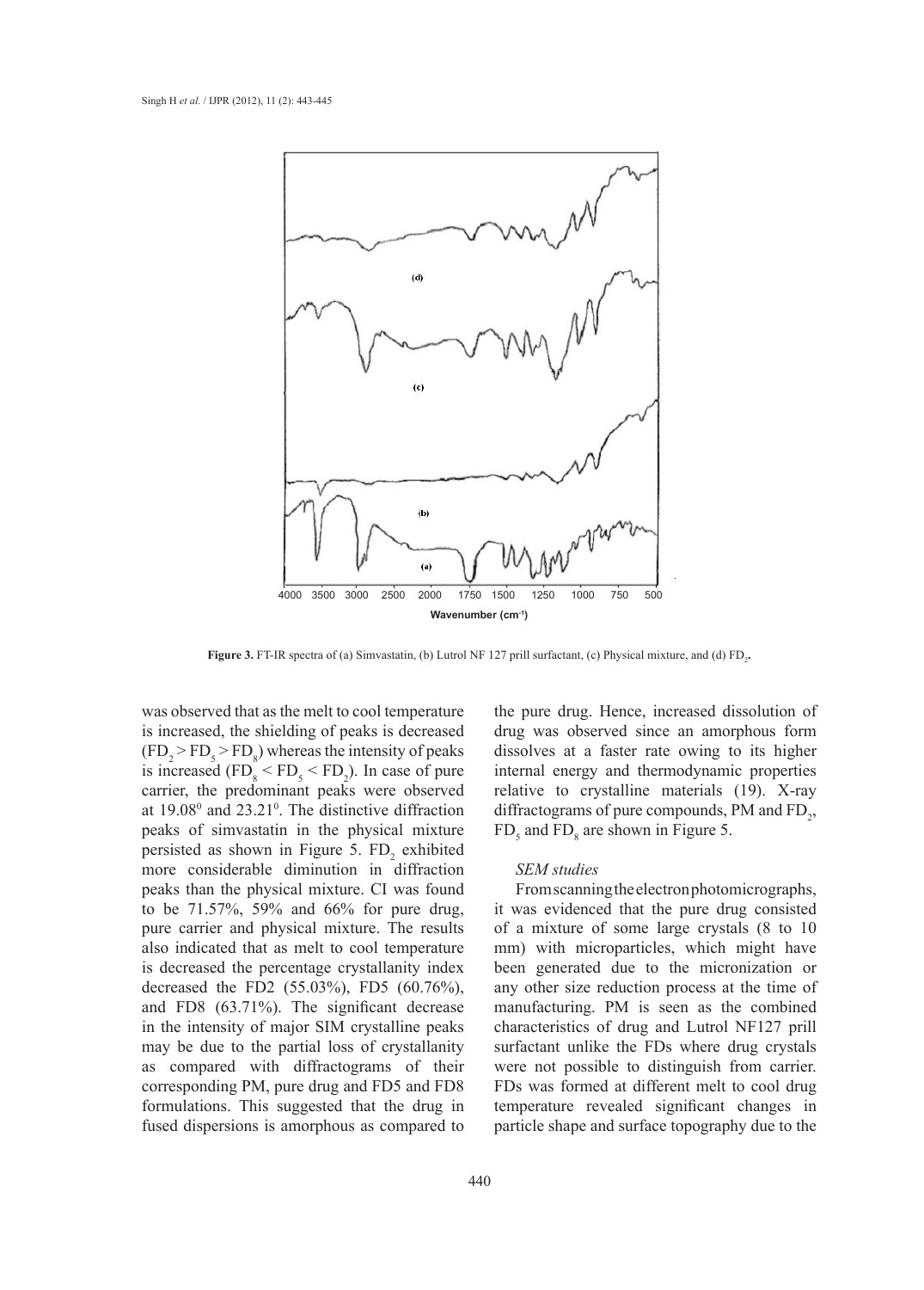

**Figure 4.** DSC thermograms of (a) Simvastatin, (b) Lutrol NF 127 prill surfactant and (c) Physical mixture, (d) FD2**.**



**Figure 5.** XRD spectra of (a) Simvastatin, (b) Lutrol NF 127 prill surfactant, (c) Physical mixture, (d) FD<sub>2</sub> (e) FD<sub>5</sub> and (f) FD<sub>8</sub>.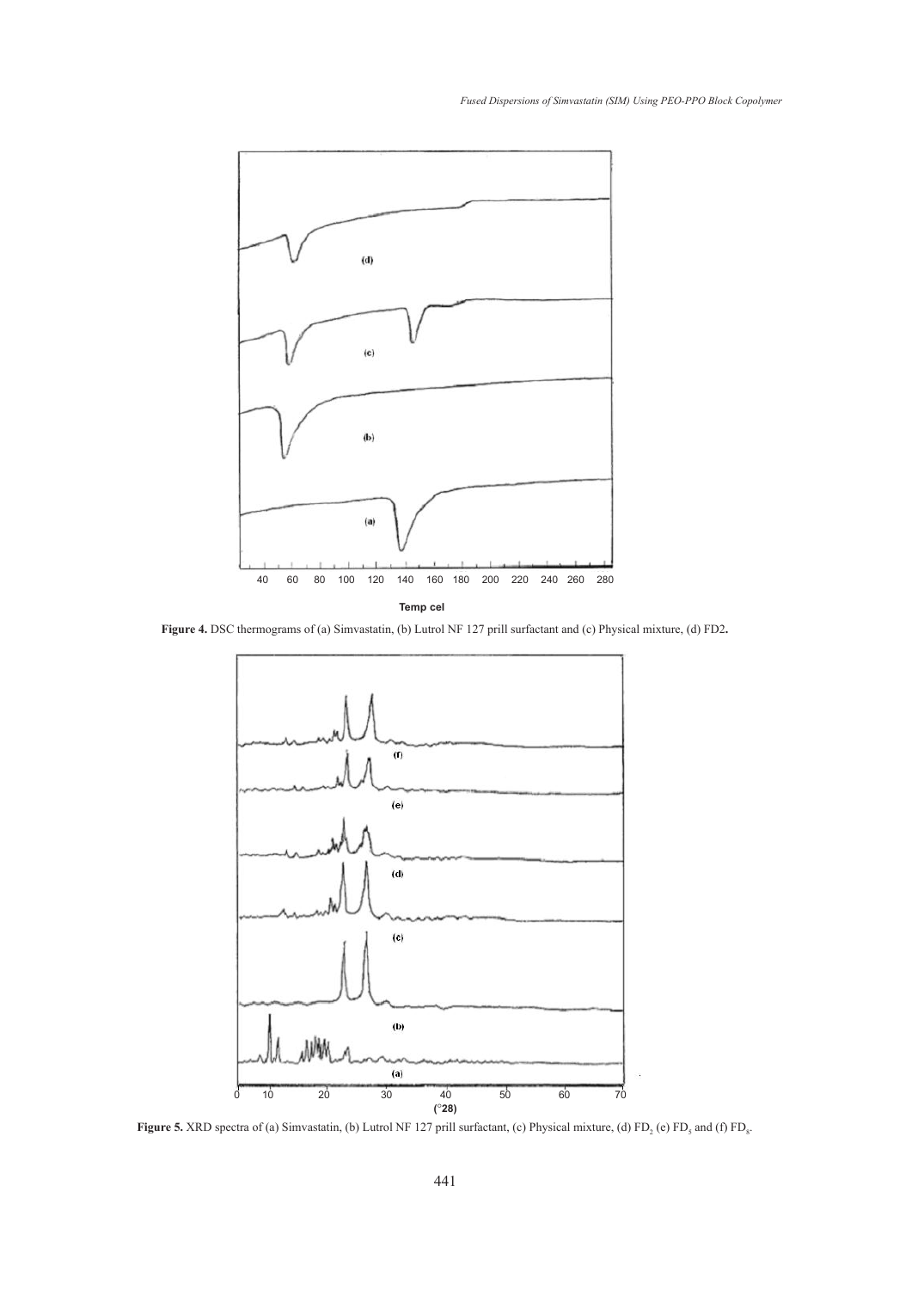

**Figure 6.** (A) SEM photomicrographs of Simvastatin, (B) Lutrol NF 127 prill surfactant, (C) Physical mixture, (D)  $FD_2$ , (E)  $FD_5$  and  $(F)$   $FD<sub>8</sub>$ .

impact of fusion process. SEM studies suggested that the homogeneous dispersions of drug in carrier may be due to the presence of amorphous state in  $FD_2$  formulation.  $FD_5$  and  $FD_8$  appeared as irregular shaped agglomerates with presence of few microcrystals, suggesting the possibility of residual crystallanity.  $FD<sub>5</sub>$  and  $FD<sub>8</sub>$  appeared as the irregular shaped agglomerates with presence of few microcrystals, suggesting the possibility of residual crystallanity. Slight surface smoothness was observed in  $FD_s$ , as compared with  $FD<sub>8</sub>$ , which could be attributed to melt to cool drug temperature difference between them.  $FD_2$ , on the other hand, looked like a smooth surface with very small particle size, suggesting the presence of amorphous state corroborating XRD observation (20). An XRD and SEM study confirms that as the melt to cool drug temperature is decreased, the amorphization of drug is increased. SEM images of pure compounds, PM and  $FD_2$  and also  $FD_5$ and  $FD<sub>8</sub>$  are shown in Figure 6.

## *1 HNMR spectroscopy*

1 HNMR spectroscopy confirmed the results obtained from FT-IR studies. The <sup>1</sup> HNMR spectrum of pure drug showed chemical shift from 5.930 to 5.962 ppm (d, <sup>1</sup>H, C5H), 5.736

to 5.787 ppm (t, <sup>1</sup>H, C4H), 5.481 ppm (s, <sup>1</sup>H, C6H), 2.257 to 2.385 ppm (m, <sup>1</sup> H, OH), 3.456 ppm (s, 10H, C3H, C7, C2, C3, C3", C8, C9, C10, C2", (CH3)2, 1.495 to 1.813 ppm (m, 6H, C3", C7"), 0.991 to 1.037 ppm (m, 6H, C4", C5', C4'), 1.423 to 1.470 ppm (m, 2H, C5'), 3.304 to 3.710 ppm (m, 9H, CH3) and 2.494 ppm (s, 1 H, OH). Pure carrier showed chemical shift from 3.493 to 3.710 ppm (m, 89H, CH2), 1.008 ppm (s, 4H, CH3) and 3.304 to 3.439 ppm (s, 2H, CH). FT-NMR (<sup>1</sup>HNMR) spectrum of formulation FD2 showed similar peaks of drug and carrier,  $5.937$  ppm (d,  $^1H$ , C5H),  $5.589$ to 5.767 ppm (t, <sup>1</sup>H, C4H), 5.447 ppm (s, <sup>1</sup>H, C6H), 2.301 to 2.388 ppm (m, <sup>1</sup>H, OH), 3.462 to 3.729 ppm (m, 89H,  $CH_2$ ), 3.462 ppm (s, 10H, C3H, C7, C2, C3, C3", C8, C9, C10, C2",  $(CH_3)_2$ , 1.523 to 1.845 ppm (m, 6H, C3", C7"), 0.980 to 1.022 ppm (m, 6H, C4", C5', C4'), 1.022 ppm (s, 4H,  $CH_3$ ) 1.445 to 1.489 ppm  $(m, 2H, C5')$ , 3.301 to 3.594 ppm  $(m, 9H, CH<sub>3</sub>)$ and 3.336 ppm (s, 2H, CH) which confirms the intermolecular hydrogen bonding between the drug and carrier  $(21)$ . <sup>1</sup>HNMR spectra are given in Figure 7.

# *Pharmacodynamic evaluation*

Hyperlipidemia is an elevation of one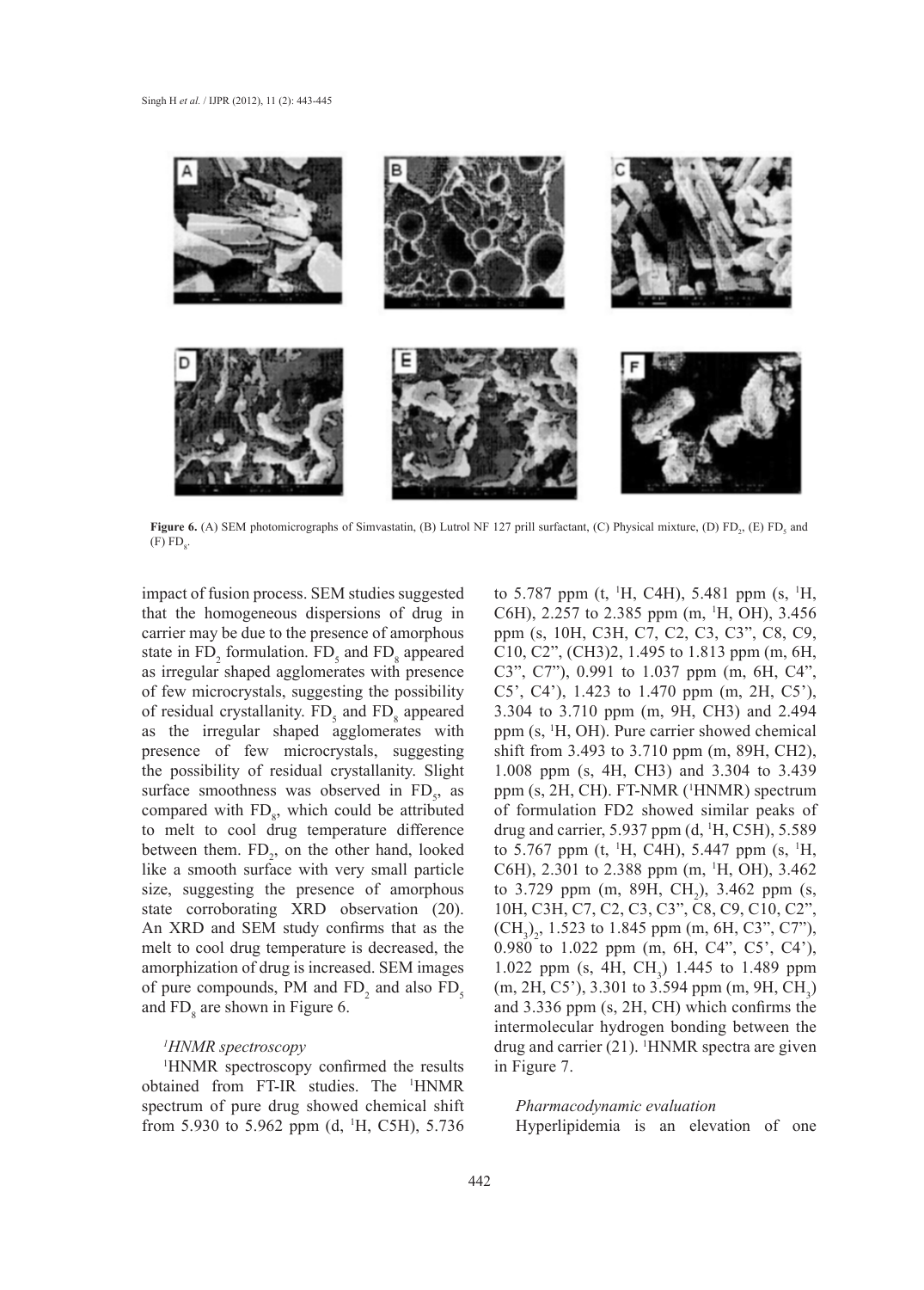

**Figure 7.** <sup>1</sup>HNMR spectra of (a) Simvastatin, (b) Lutrol NF 127 prill surfactant and (c) FD<sub>2</sub>

or more of the plasma lipids, including cholesterol, cholesterol esters, triglycerides and phospholipids, in which statins play an important role for the treatment. Hyperlipidemic drugs like SIM (HMG-CoA reductase inhibitor) are known to reduce the elevated total cholesterol (TC), triglycerides (TG), LDLcholesterol levels and VLDL-cholesterol levels in hyperlipidemic conditions. At the same time, they cause the elevation of HDL-cholesterol levels, which promote the removal of cholesterol from peripheral cells and facilitate its delivery back to the liver (22). This pharmacodynamic effect is reported to be dose-dependent hence, used as a basis for the comparison of *invivo* performance of pure SIM and  $FD_2$ . The administration of excess coconut oil, which is a rich source of saturated fatty acids, promotes the biosynthesis of cholesterol in liver and leads to hypercholesterolemia. The serum lipid profiles of all the experimental groups at different time intervals are presented in Table 3. As expected, after 7 days of treatment with excess coconut oil, control group showed significant increase

443

in total cholesterol, TG, LDL, VLDL and HDL cholesterol; whereas, the reference group showed around 7% decrease in total cholesterol, 66% increase in TG, 13% decrease in LDL, 9% decrease in VLDL and 94% increase in HDL cholesterol.

Interestingly, test group in comparison with the reference one presented 2.5-fold decrease in total cholesterol, 1.5-fold increase in TG, 1.4-fold decrease in LDL, 2.4-fold decrease in VLDL and 1.3-fold increase in HDL-cholesterol. After 14 days of similar treatment, control group displayed further increase in all the lipid levels; whereas, reference group showed further decrease in total cholesterol, LDL and VLDL, significant increase in TG and slight increase in HDL cholesterol. Test group on the other hand, presented 1.5-fold decrease in total cholesterol, negligible increase in TG, 1.4-fold decrease in LDL, 1.6-fold decrease in VLDL and 1.3-fold increase in HDL-cholesterol compared to the reference group. Thus, at the end of 14 days of the study,  $FD_2$  was better in reducing the total cholesterol, TG and LDL levels than the pure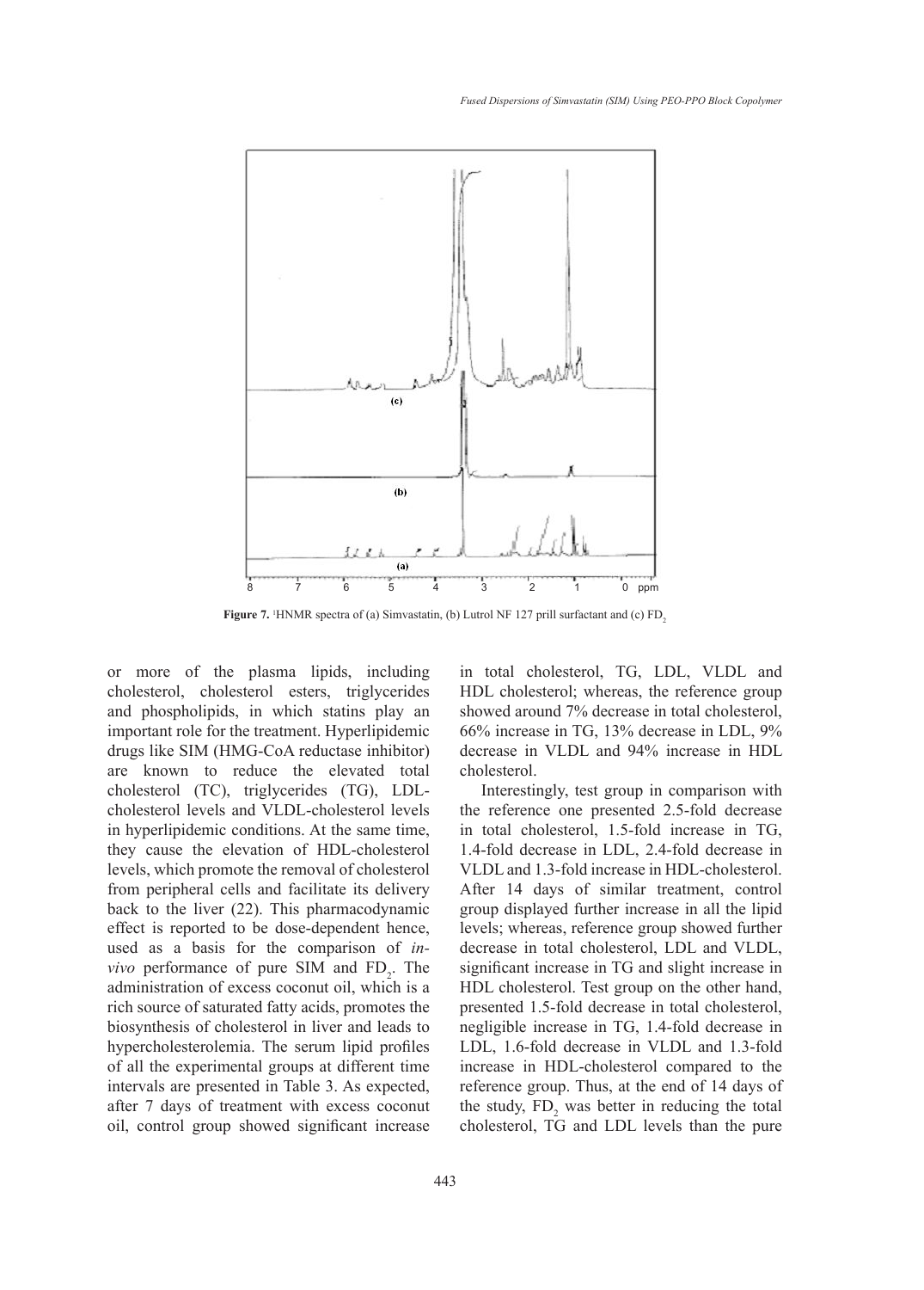

**Figure 8.** Percentage of changes in serum total cholesterol levels of experimental groups at different time intervals.



**Figure 10.** Percentage of changes in LDL levels of experimental groups at different time intervals.

SIM (Figure 8-10). This could be primarily attributed to the improved solubility and dissolution associated with the amorphization of the drug (10). Moreover, pharmacodynamic evaluation in rats also justified the improvement in therapeutic efficacy of optimized FDs over the pure SIM. This may attributed to the improved solubility and dissolution associated with the amorphization of the drug. Since the  $FD_2$  batch elicited superior results, it can be proposed as a good candidate for systemic product development.

#### **Conclusion**

The fused dispersions were prepared and a low level of  $X_1$  and a high level of  $X_2$  were optimized for obtaining a higher dissolution of SIM from SIM FDs. On increasing the melt to cool drug temperature,  $t_{90\%}$  was increased which led to the improvement of  $FD_2$  batch dissolution rate with maximum drug release (99.63%) in 120 min. Moreover physicochemical characterizations and pharmacodynamic evaluation in rats



**Figure 9.** Percentage of increase in serum TG levels of experimental groups at different time intervals.

justified the improvement in therapeutic efficacy of optimized FDs over the pure SIM. Since the  $FD_2$  batch elicited the superior results, it can be proposed as a good candidate for the systemic product development.

#### **References**

- Vasconcelos T, Sarmento B and Costa AO. Solid (1) dispersions as strategy to improve oral bioavailability of poor water-soluble drugs. *Discovery Today* (2007) 12: 1068-1074.
- Leuner C and Dressman J. Improving drug solubility (2) for oral delivery using solid dispersions. *Eur. J. Pharm. Biopharm*. (2000) 50: 47-60.
- Mortazavi SA. Advances in targeted drug delivery*.*  (3) *Iranian J. Pharm. Res.* (2007) 6: 149-150.
- Tanaka N, Imai K, Ueda S and Kimura T. Development of novel sustained-release system, disintegrationcontrolled matrix tablet (DCMT) with solid dispersion granules of nilcadipine (II): *in-vivo* evaluation. *J. Cont. Rel.* (2006) 122: 51-56. (4)
- Ahuja N, Prakash O and Singh B. Studies on dissolution (5) enhancement and mathematical modeling of drug release of a poorly water-soluble drug using watersoluble carriers. *Eur. J. Pharm. Biopharm*. (2007) 65: 26-38.
- (6) Chiou WL and Rigelman S. Pharmaceutical application of solid dispersion system*. J. Pharm. Sci*. (1971) 60: 1281-1302.
- (7) Serajuddin A. Solid dispersion of poorly water-soluble drugs: early promises, subsequent problems and recent breakthroughs. *J. Pharm. Sci*. (1999) 88: 1058-1066.
- Sekiguchi K and Obi N. Studies on absorption of eutectic mixture-I. *Chem. Pharm. Bull.* (1961) 9: 866- 872. (8)
- (9) Yamamura S and Rogers LA. Characterization and dissolution behavior of nifedipine and phosphatidylcholine binary systems. *Int. J. Pharm*. (1996) 130: 65-73.
- (10) Paradkar A, Anshuman A and Mahadik KR. Spraydried amorphous solid dispersions of simvastatin, a low Tg drug: *in-vitro* and *in-vivo* evaluations. *Pharm.*